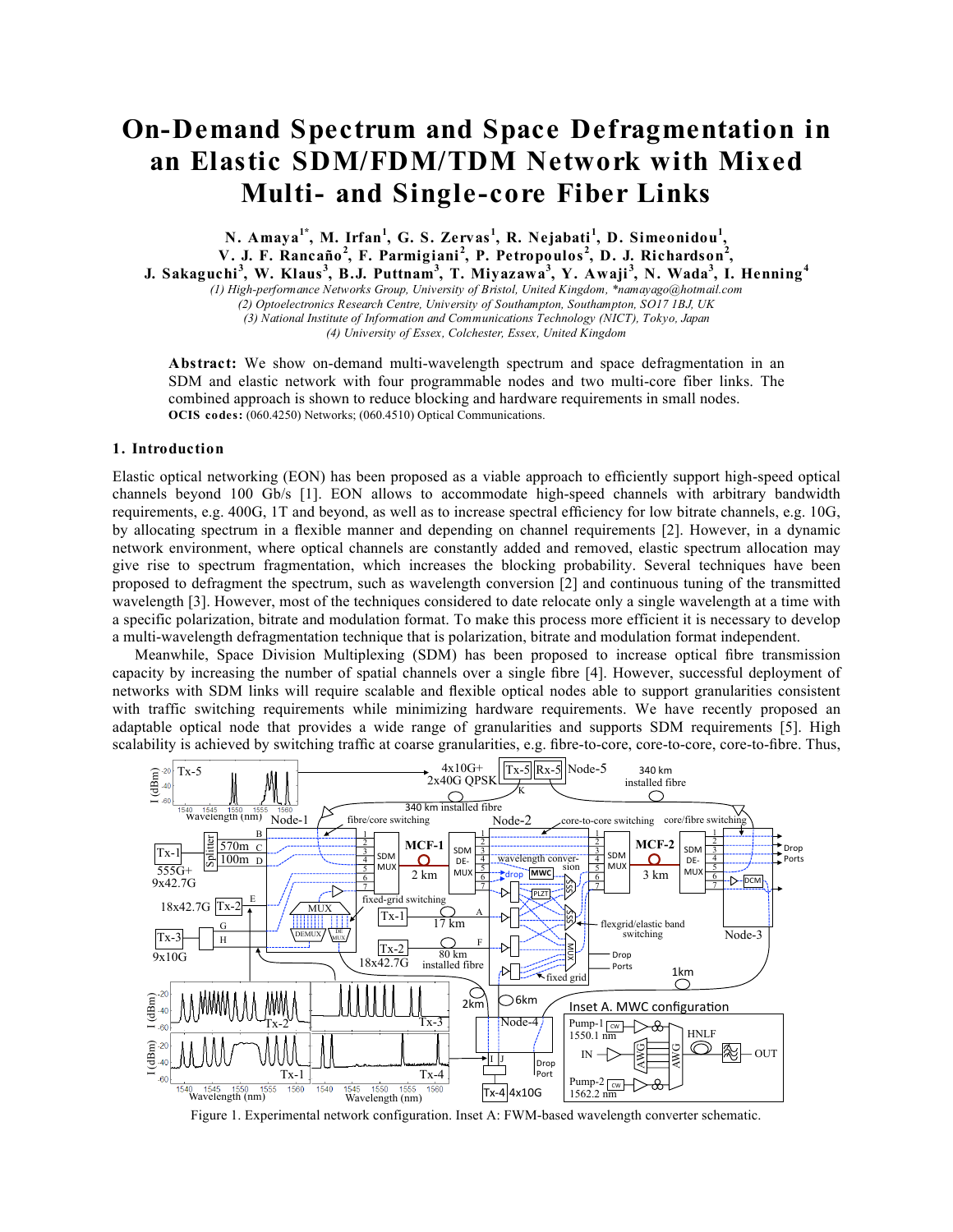relatively small nodes can switch large volumes of traffic. However, switching at fiber/core granularities requires all channels in the same fibre/core input to go to the same fibre/core output, i.e. space defragmentation.

In this paper, we propose and experimentally demonstrate on-demand polarization-independent multiwavelength spectrum defragmentation, as well as space defragmentation, in an elastic network with four programmable nodes and two multi-core fiber links. The proposed spectrum defragmentation approach simultaneously wavelength-converts one 40 Gb/s QPSK and two 10 Gb/s OOK channels, thereby reducing blocking due to wavelength contention. In turn, space defragmentation, performed in a large node, is shown to alleviate switching requirements in a smaller node, thereby facilitating the provisioning of end-to-end services.

#### **2. Elastic multigranular network configuration**

The network scenario, shown in Fig. 1, represents a future elastic and dynamic transparent network, with programmable optical nodes of different sizes and capabilities, linked by a mix of multi-core and single mode fiber (SMF). Nodes 1, 2 and 3 are connected by two 7-core fibre sections of 2-km (MCF-1) and 3-km (MCF-2). Both MCFs connect to optical nodes using SDM MUX/DEMUX devices based on free-space optics [6]. The average loss of the MCF combined with SDM MUX/DEMUX was measured to be 2 dB and 2.4 dB for MCF-1 and MCF-2 respectively. The average measured cross-talk (including the contributions of MUX / DEMUX) was -56.5 dB and - 53.8 dB for MCF-1 and MCF-2 respectively. Node-4 is connected to Nodes 1, 2 and 3 by different lengths of SMF, as illustrated in Fig. 1. Node-5 is remotely located and connects to Nodes 1 and 3 through 340-km dispersion compensated dark fibre links. Nodes 1-4 are based on the Architecture-on-Demand (AoD) concept [5] and consist of an optical backplane that interconnects MCF/SMF fibre inputs, functional modules and MCF/SMF fibre outputs. The backplanes of Nodes 1, 2 and 4 are implemented as independent partitions of a 160x160 3D-MEMS optical switch with a 20-ms switching time and an average loss of 2 dB per cross-connection. Node-3 is implemented with a 16x16 beam-steering switch [7] with an average loss of 0.59 dB per cross-connection. The modulation-, bit rate- and polarization-independent multi-channel spectrum defragmentation is achieved by wavelength conversion based on four-wave mixing (FWM) in a highly nonlinear fiber (HNLF) pumped by two orthogonally polarized cw lasers, see inset of Fig.1. The pumps are located at the two extremes of the signal/idler bandwidth and coupled together with the signals via arrayed waveguide gratings (AWGs), as illustrated in Fig. 1 inset A.





Figures 2 (a)-(d) show spectrum plots at relevant Node-2 inputs with channels labeled according to their destination node. Figures 2 (e)-(f) show relevant Node-2 outputs. Output channel labels represent the corresponding Node-2 input. Three of the wavelengths in MCF-1 core 4 (Fig. 2c) present contention with one channel from SMF input A (Fig. 2a) and two channels from MCF-1 core 7 (Fig. 2d). These channels require being transmitted over Node-3, and 340-km of installed SMF, to reach their destination (Node-5). It is not possible to resolve this contention using the space dimension, due to the single-core fiber between Nodes 3 and 5. Also, Node-3 is not provisioned with wavelength conversion or (de)multiplexing capabilities. Therefore, Node-2 is programmed to connect the polarization-independent multi-channel converter to input MCF-1 core 4, as shown in Fig. 1. Thus, the contending channels are relocated by means of simultaneous multi-wavelength conversion (MWC) and aggregated with all the other channels that go to Node-5 on MCF-2 core 5, as shown in Fig. 2(f). As the channels now aggregated in MCF-2 core 5 have a common destination, i.e. Node-5, channel (de)multiplexing is not required for switching them at Node-3, as shown in Fig. 1. Similarly, channels destined to Node-4 are aggregated at the output of Node-2 in MCF-2 core 6, as shown in Fig. 2(e), thereby obviating the need for (de)multiplexing at Node-3. Therefore, performing spectrum and space defragmentation in Node-2 alleviates channel (de)multiplexing requirements in Node-3.